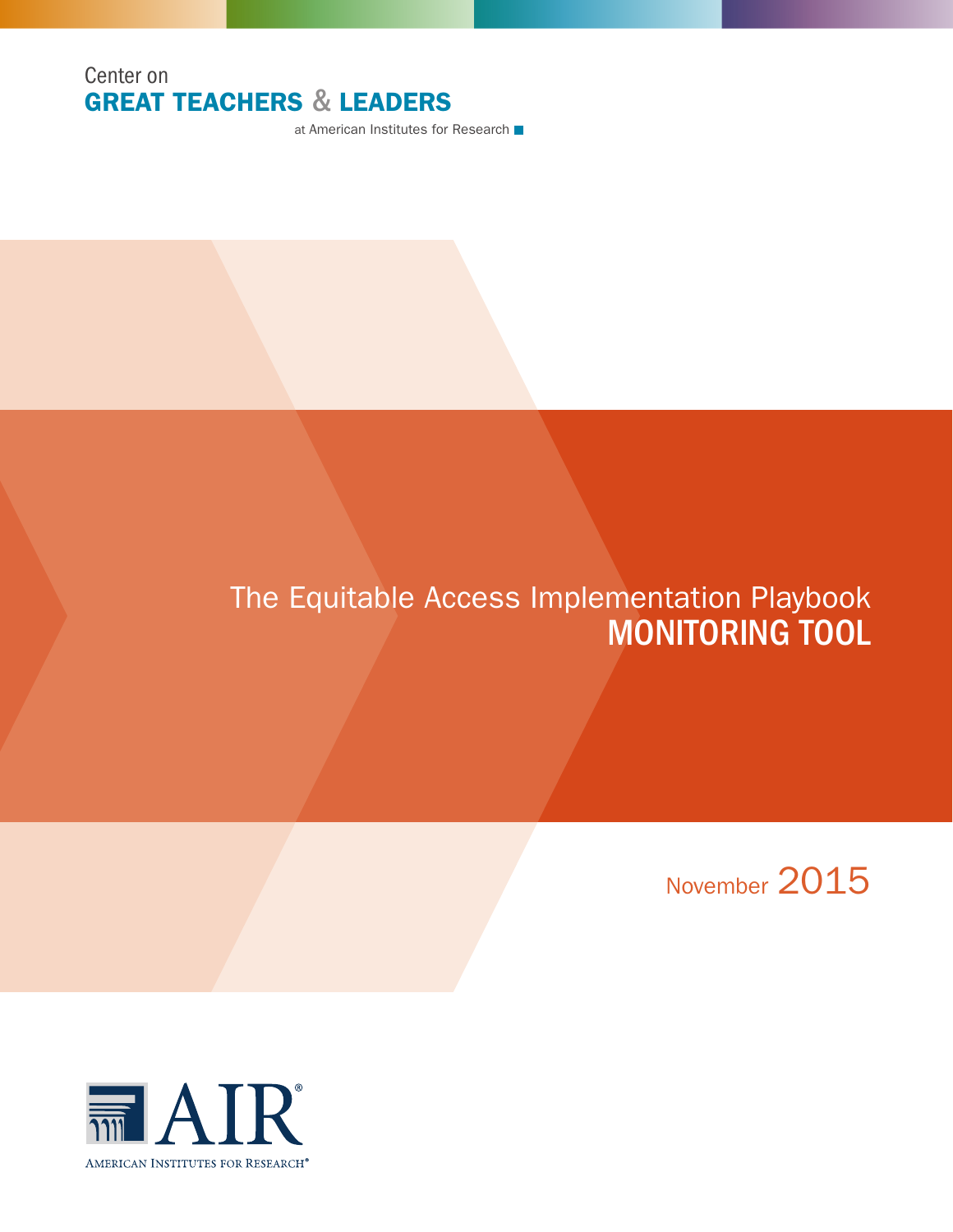Members of the Equity Team contributed to the Equity Implementation Playbook, including Judy Ennis, Ellen Sherratt, Catherine Barbour, Alex Berg-Jacobson, Aaron Butler, Dana Chambers, Jenni Fipaza, Melissa Irby-Marshall, Mariann Lemke, Cassandra Meyer, Amy Potemski, Jillian Reynolds, and Cortney Rowland from American Institutes for Research and Laura Goe from ETS. Caryl Wenzel and JoAnn Ziebarth were the editors, and Laura King designed the documents.

Reviewers for this document included representatives from the U.S. Department of Education; the Regional Educational Laboratory Northeast and Islands, including Karen Shakman and Susan Mundry; and the Equitable Access Support Network, plus Lindsey Hayes.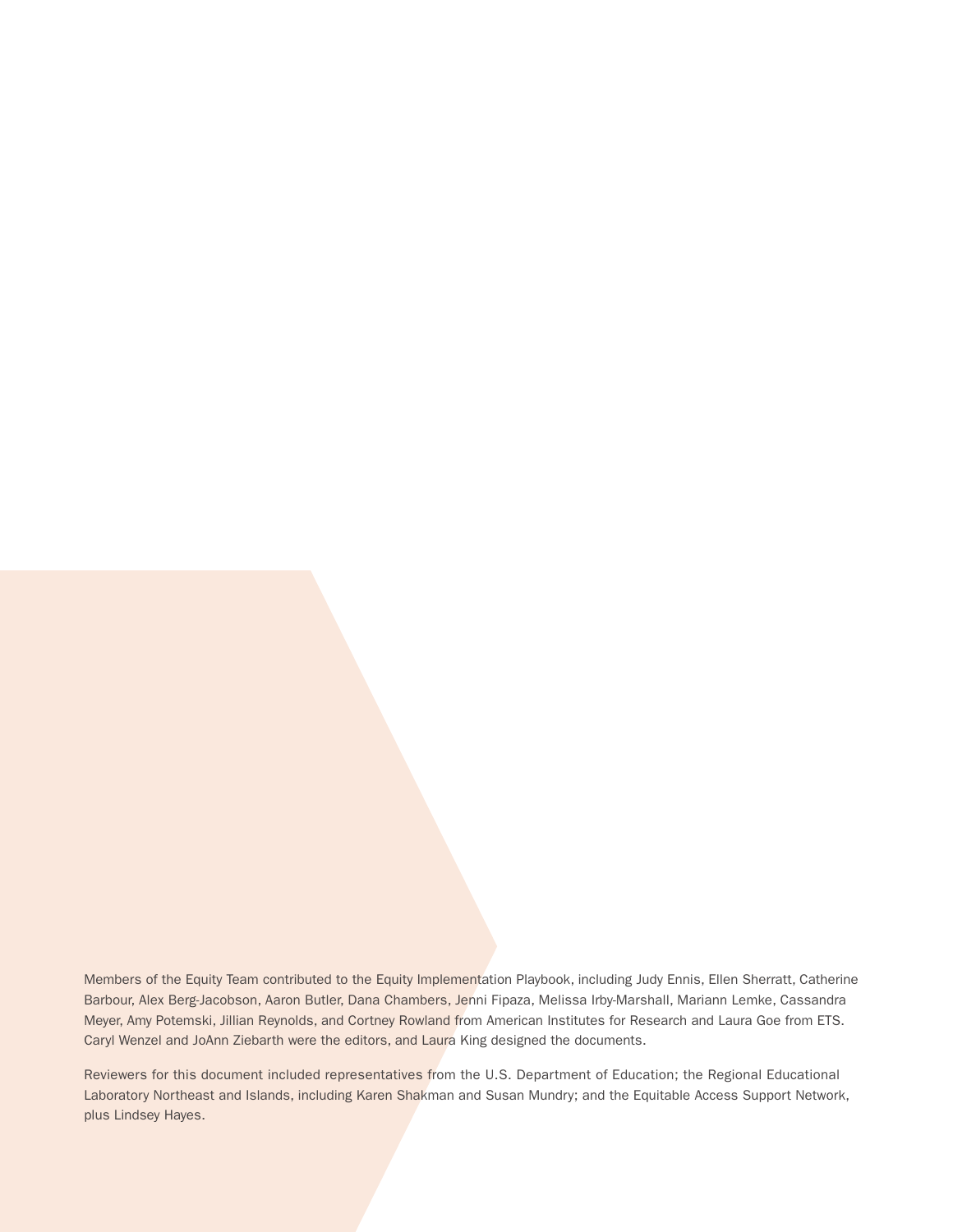# **Contents**

| STEP 2: Monitor Progress Toward Each Long-Term Goal in the Equitable Access Plan and   |  |
|----------------------------------------------------------------------------------------|--|
|                                                                                        |  |
| STEP 3. Reflect on Successes and Course-Correct for Continuous Improvement as Needed 6 |  |
|                                                                                        |  |
|                                                                                        |  |
|                                                                                        |  |
|                                                                                        |  |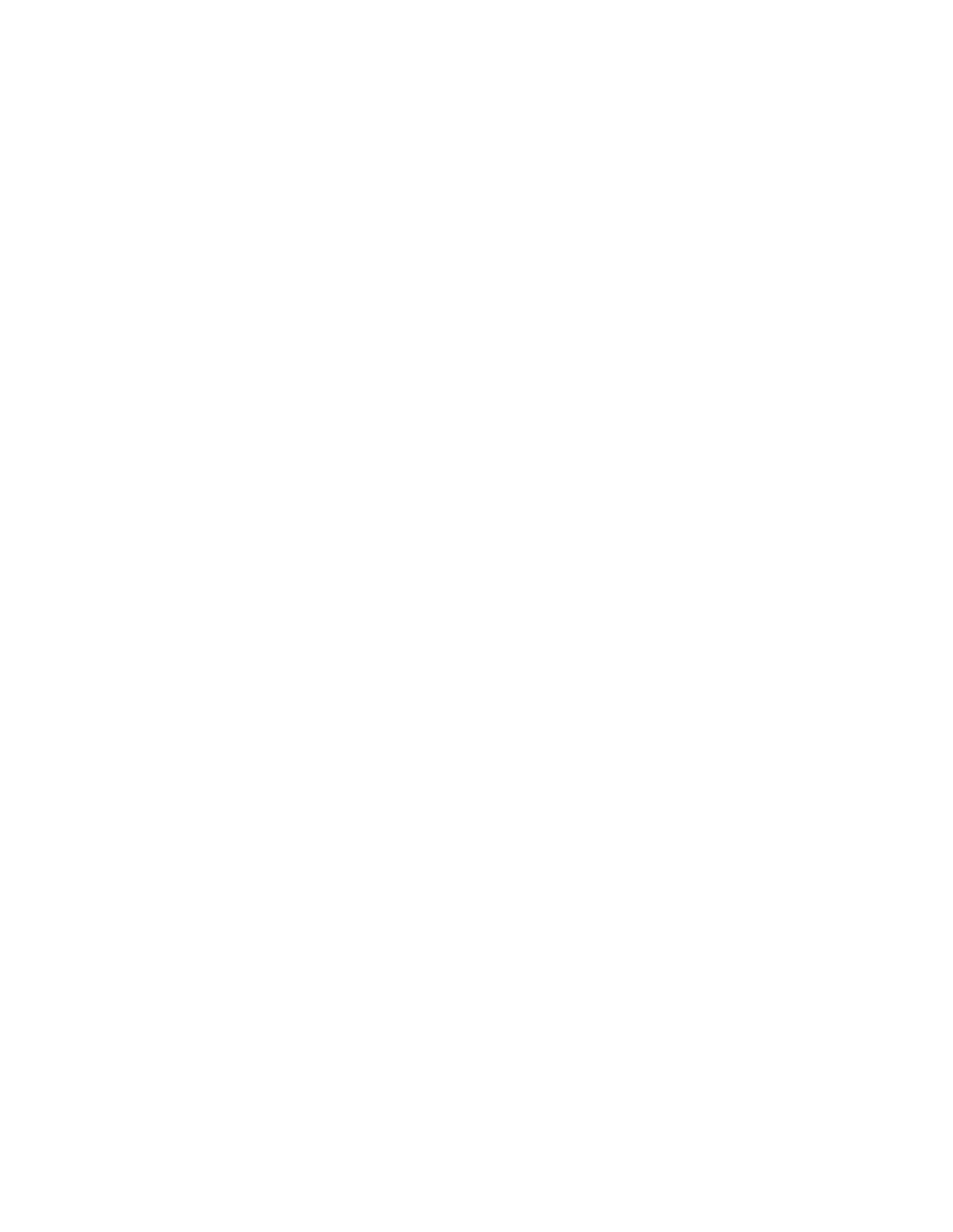### <span id="page-4-0"></span>Overview of Tool

This tool outlines the processes involved in monitoring the implementation of state plans to ensure equitable access to excellent educators (Equitable Access Plans), including engaging in the following for each strategy:

- **STEP 1.** Establish a monitoring plan for each long-term goal identified in the Equitable Access Plan.
- **STEP 2.** Monitor progress toward each long-term goal identified in the Equitable Access Plan, using evidence to support your stated progress.
- **STEP 3.** Reflect on successes and course-correct for continuous improvement as needed.

The tool also provides guidance for determining why some strategies worked and others did not and how to develop action steps to improve outcomes. This tool is part of the Equitable Access Implementation Playbook prepared by the Center on Great Teachers and Leaders (GTL Center) to support state implementation of Equitable Access Plans.

### Introduction

How will states know one, two, five, or 10 years from now whether the implementation of their Equitable Access Plans has positively impacted equitable access for students from poor and minority backgrounds as it relates to inexperienced, unqualified, and out-of-field teachers? The U.S. Department of Education requires the following:

An SEA must include in its State Plan a description of the method and timeline the SEA will use to measure progress in eliminating equity gaps for both: (1) students from low-income families; and (2) students of color. The Department encourages each SEA to set a long-term goal to eliminate equity gaps and annual targets for progress toward that goal....

In order to effectively evaluate and track progress toward equitable access, an SEA should also evaluate and track the State's progress on addressing root causes. For example, if a lack of effective leadership in high-poverty schools is identified as a root cause of a particular equity gap, an SEA should evaluate if, in fact, leadership in high-poverty schools has improved in order to meaningfully evaluate progress in eliminating that equity gap. (U.S. Department of Education, 2015, p. 21)

In this tool, states will find information to assist them in determining whether strategies implemented at the state and local levels have been effective in meeting these requirements.

Because every state's context is unique and states' Equitable Access Plans included varying levels of detail for monitoring progress, this document is intended to be used as a resource for states to identify those sections that are relevant given their state's existing plans for monitoring progress.

With your team, go through each step of the monitoring tool for each Equitable Access Plan strategy and related long-term equity goals. The planning tables throughout are replicated in full in Appendix A.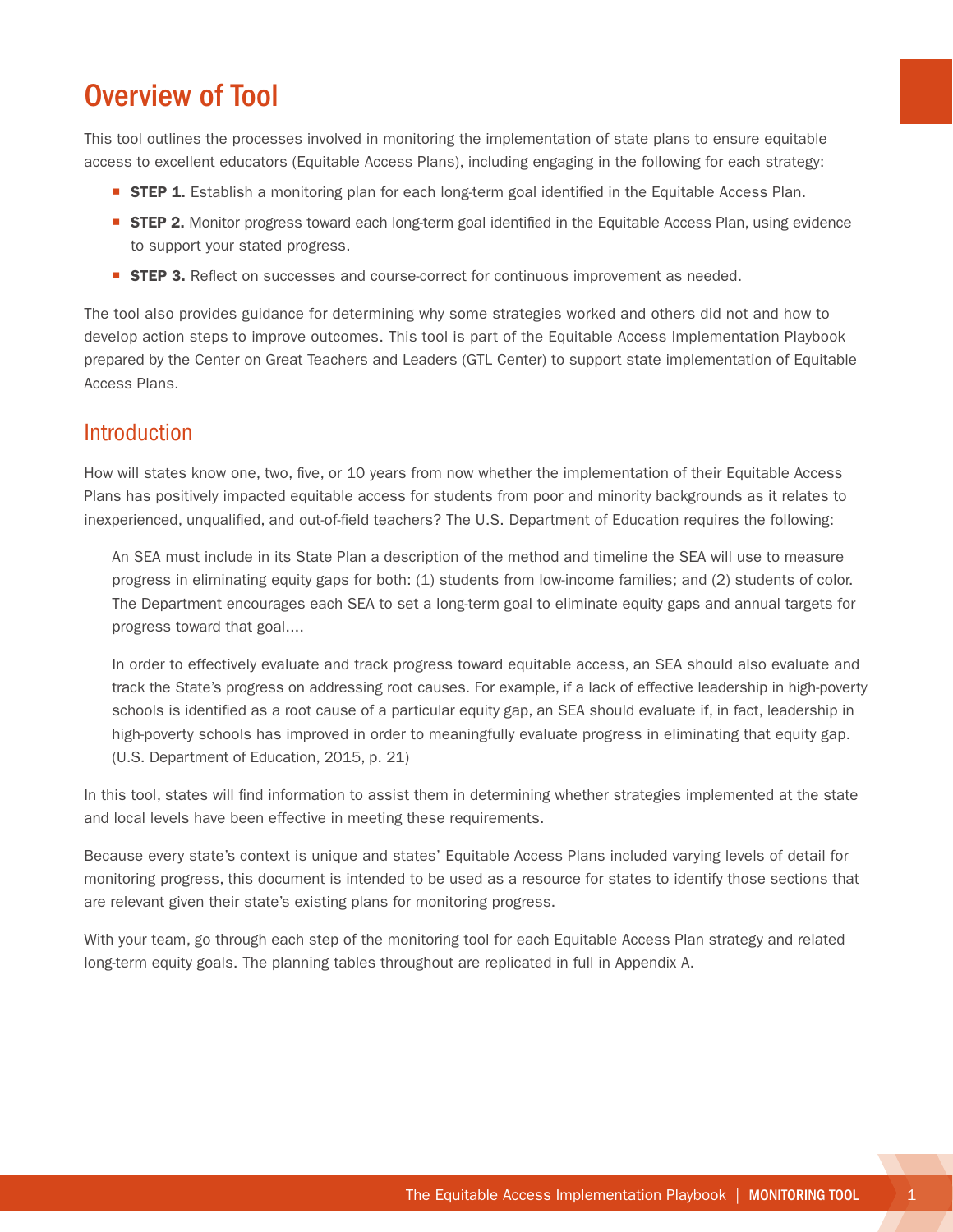## <span id="page-5-0"></span>STEP 1. Establish a Monitoring Plan

To ensure that (1) progress toward each short- and long-term goal for each strategy defined in your Equitable Access Plan is monitored across time and (2) your team engages in continuous reflection and improvement based on ongoing progress toward these goals, states should first agree to a process and timeline for monitoring progress. Consider the following planning questions to establish your monitoring plan.

- How often will our team monitor progress toward each leading indicator?
- What evidence will we collect of our progress toward each leading indicator?
- How will we know we are on track toward meeting our long-term goal?
- What are our interim benchmarks?
- What might we do to course-correct if we are not in track to meet our long-term goal according to the benchmarks established?

Draw on your thinking and planning from Step 4 of the GTL Center's *[Implementation Planning Tool](http://www.gtlcenter.org/sites/default/files/Implementation_Planning_Tool.pdf)* (clarify leading indicators). In this step, your team used a waterfall graphic to identify long-term planning goals for each Equitable Access Plan strategy. Use your waterfall planning graphic to populate the first three rows of the Step 1 planning table—the strategy, the long-term goals, and the leading indicators. Then work with your team to determine a monitoring plan for each indicator, using the guiding questions in each row of the table. You will need to complete a separate table for each long-term goal of each strategy in your Equitable Access Plan.

To ensure that your team keeps on track with monitoring timelines, add the established monitoring intervals to your project management tool in Step 5 of the GTL Center's *Implementation Planning Tool*. Be sure that you mark off the monitoring dates across each quarter for each goal.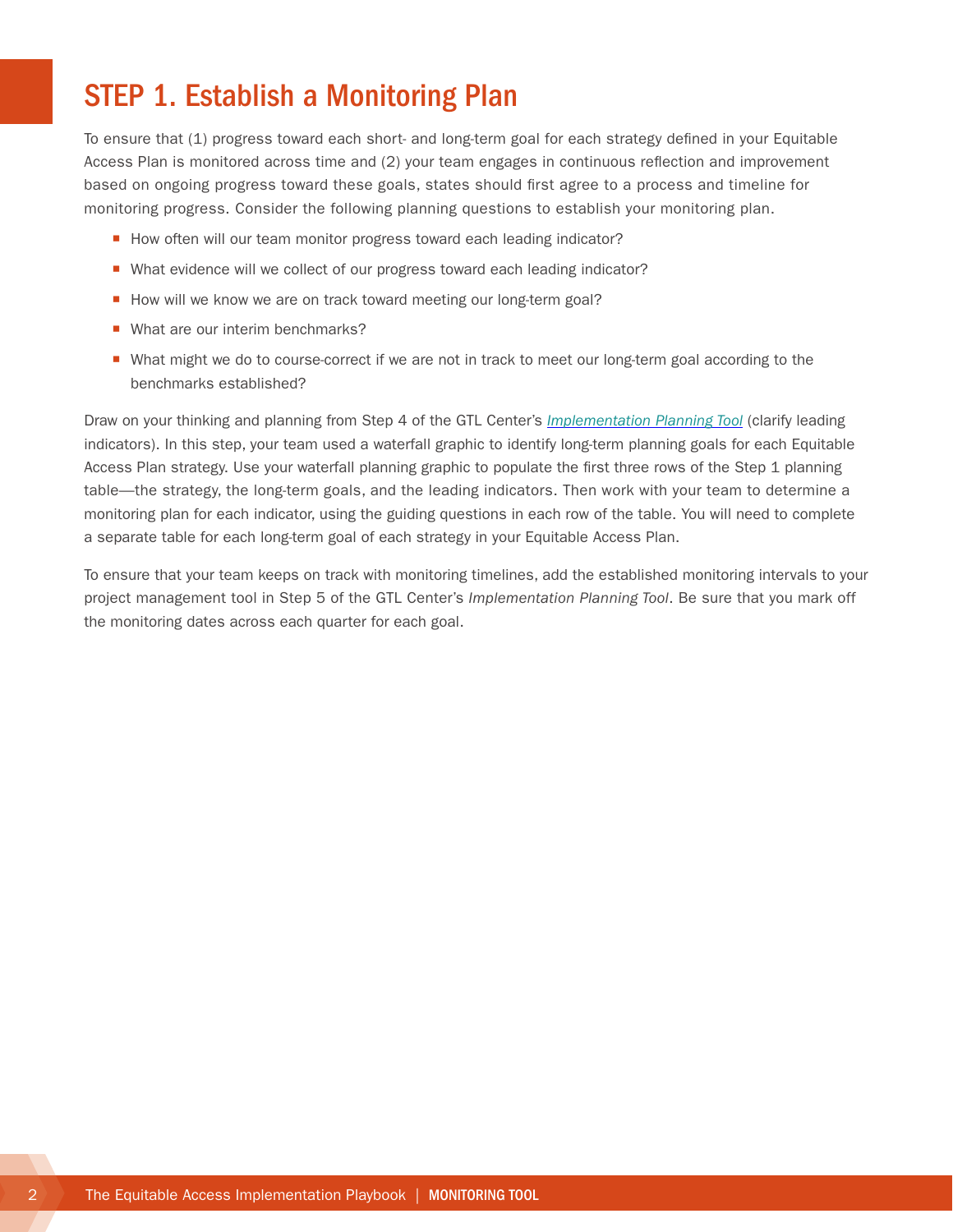#### STEP 1 Planning Table: Establish a Monitoring Plan for Each Long-Term Goal

| <b>Strategy, Goal, and</b><br><b>Leading Indicator(s)</b><br>(From Waterfall Chart) | Name of Strategy                                                                                                                           |  |
|-------------------------------------------------------------------------------------|--------------------------------------------------------------------------------------------------------------------------------------------|--|
|                                                                                     | Long-Term Goal of Strategy                                                                                                                 |  |
|                                                                                     | Leading Indicator(s)                                                                                                                       |  |
| STEP 1.<br><b>Establish a</b><br><b>Monitoring Plan</b>                             | How often will our team monitor<br>progress toward each leading<br>indicator?                                                              |  |
|                                                                                     | What evidence will we collect of<br>our progress toward each leading<br>indicator?                                                         |  |
|                                                                                     | How will we know we are on track<br>toward meeting our long-term<br>goal?                                                                  |  |
|                                                                                     | What are our interim<br>benchmarks? (Adjust time<br>intervals as needed to match<br>your monitoring intervals.)                            |  |
|                                                                                     | Three-month benchmark                                                                                                                      |  |
|                                                                                     | Six-month benchmark                                                                                                                        |  |
|                                                                                     | One-year benchmark                                                                                                                         |  |
|                                                                                     | Two-year benchmark                                                                                                                         |  |
|                                                                                     | What might we do to course-<br>correct if we are not on track to<br>meet our long-term goal<br>according to the benchmarks<br>established? |  |
|                                                                                     | Who will be responsible for<br>monitoring progress for this<br>indicator?                                                                  |  |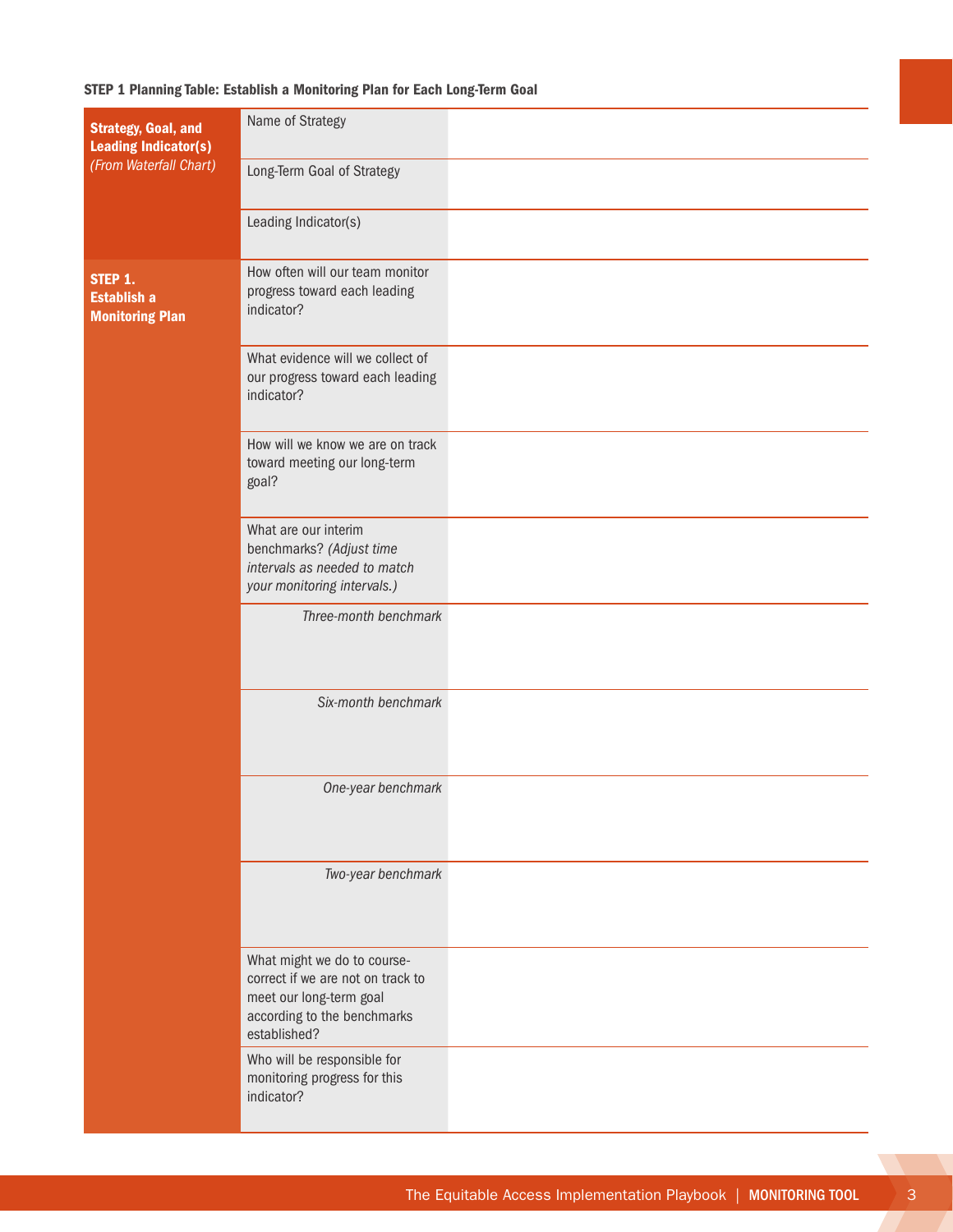## <span id="page-7-0"></span>STEP 2: Monitor Progress Toward Each Long-Term Goal in the Equitable Access Plan and Identify Evidence to Support Stated Progress

Now that your team has established a monitoring plan for each long-term goal and included the monitoring timeline in your project management tool, you will need to establish a time and place to collect and review evidence of your progress toward each goal. The person responsible for monitoring each goal should establish a meeting time and space on the specified timeline and is responsible for collecting and presenting evidence or documentation of progress toward the goal.

Using the information you filled in from Step 1, complete the Step 2 planning table for each leading indicator. Each row includes the following guiding questions to help monitor your progress for each leading indicator.

- What is the monitoring interval?
- Did your team do what was planned in your strategy?
- How do you know (i.e., What is the evidence?)?
- How much progress have you made toward your goal?
- Do you need to make any adjustments at this time?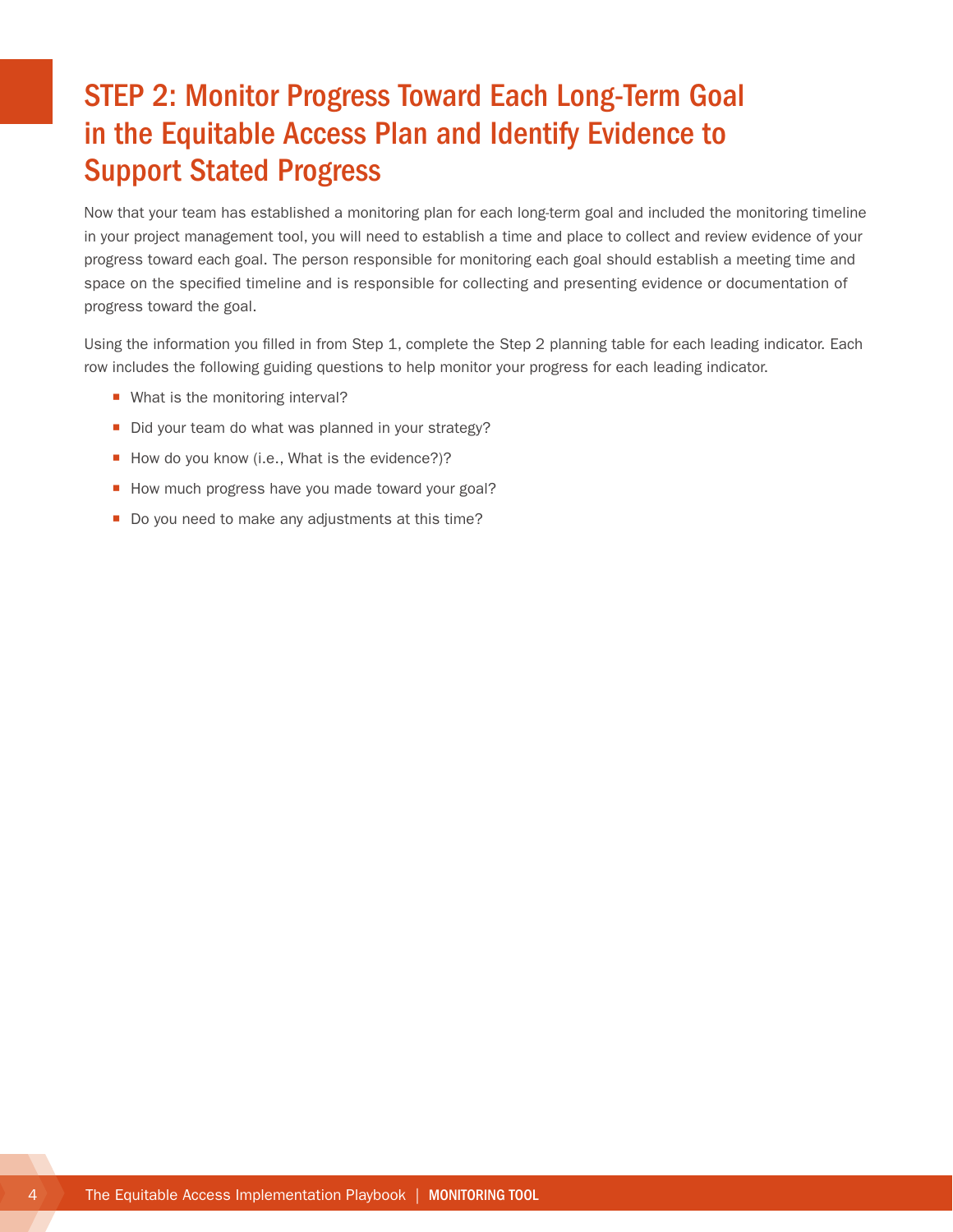### STEP 2 Planning Table: Monitor Progress Toward Each Long-Term Goal in the Equitable Access Plan and Identify Evidence to Support Stated Progress

| <b>Strategy, Goal, and</b><br><b>Leading Indicator(s)</b>   | Name of Strategy                                                                                                               |  |
|-------------------------------------------------------------|--------------------------------------------------------------------------------------------------------------------------------|--|
| (From Waterfall Chart)                                      | Long-Term Goal of Strategy                                                                                                     |  |
|                                                             | Leading Indicator(s)                                                                                                           |  |
| STEP 2.<br><b>Monitor Progress</b><br>and Identify Evidence | What is the monitoring interval<br>(e.g., three months, six months)?                                                           |  |
|                                                             | Did your team do what was<br>planned in your strategy?                                                                         |  |
|                                                             | How do you know (i.e., What is<br>the evidence-meeting agendas,<br>data collection, other artifacts<br>or evidence?)?          |  |
|                                                             | How much progress have you<br>made toward your goal?                                                                           |  |
|                                                             | Do you need to make any<br>adjustments at this time?<br>(Indicate YES or NO. If NO,<br>planning will take place in<br>Step 3.) |  |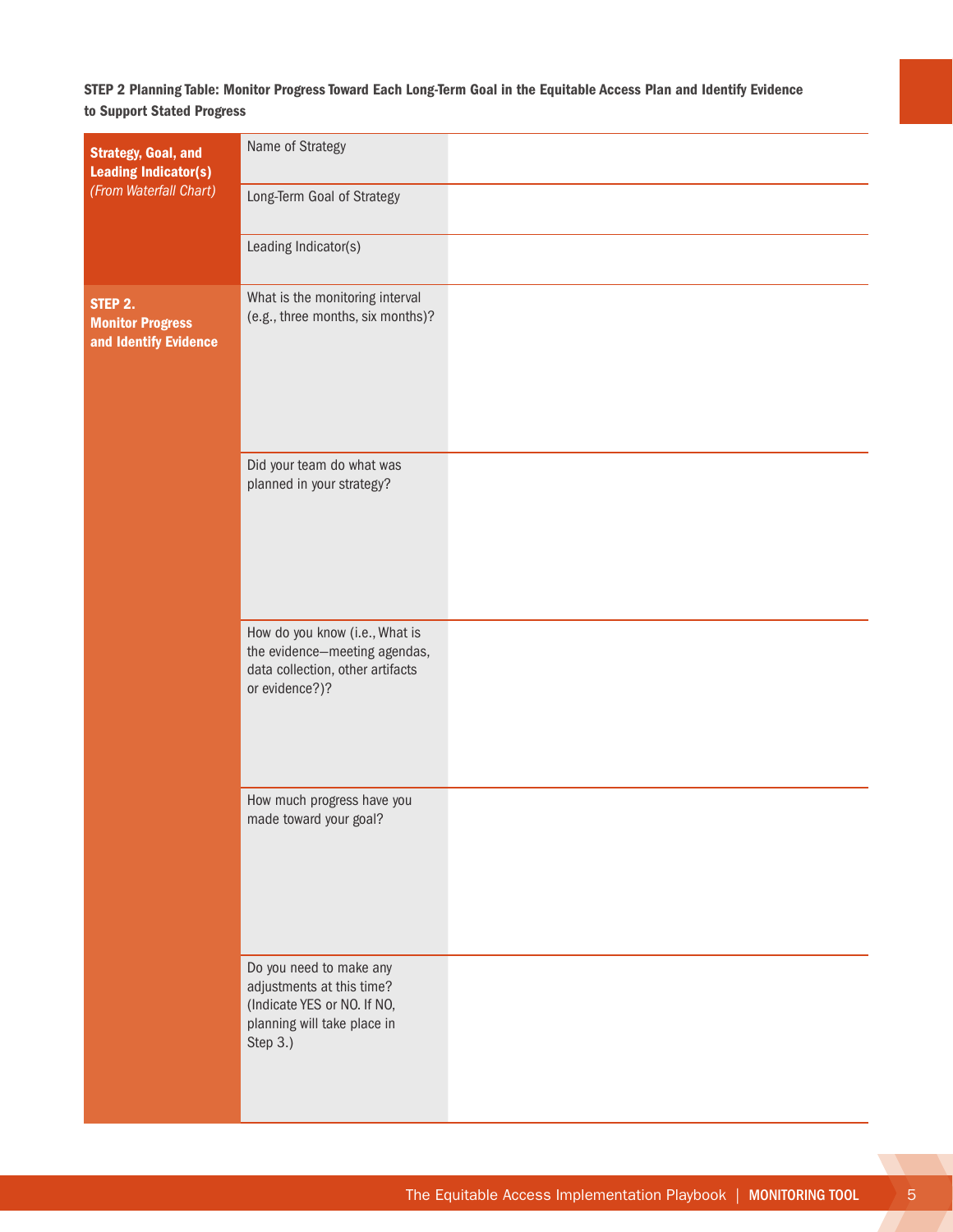## <span id="page-9-0"></span>STEP 3. Reflect on Successes and Course-Correct for Continuous Improvement as Needed

In Step 2, your team monitored progress for each long-term goal compared with the benchmarks established in your monitoring plan. In some instances, you may be on track toward meeting your long-term goals. If so, this is a great time to reflect on what you think has contributed to these successes and consider how your approach may be relevant or useful in supporting the success of other strategies in your Equitable Access Plan. You also may find that you have not met your benchmark at the designated monitoring interval and feel that you are not on track to meet your long-term goal. If this is the case, it is time to engage in deeper self-reflection and revisit your implementation plans to make some course corrections to get back on track. Complete the Step 3 planning table.

### Self-Reflection Questions

Consider the following self-reflection questions to think about why you did not meet your benchmarks:

- Were the planned action steps in the strategy actually implemented?
- What evidence supports the determination that the strategy or planned actions were implemented or not implemented?
- Was the implementation partial or complete (i.e., Were key aspects of the strategy omitted or were all aspects of the strategy implemented as planned?)?
- What factors either supported or hindered implementation of the strategy or planned action steps, and how did these factors affect the outcomes?
- Were resources (funds, personnel, time, knowledge, willingness, other resources) sufficient to ensure successful implementation of the strategy or planned action steps?
- Was it possible (i.e., realistic) to obtain and evaluate outcomes from implementation of the strategy or planned action steps during the designated monitoring interval (such as recruitment and retention of experienced, qualified, effective educators)?

### If the Strategy Implementation Was Not Successful…

If it can be determined that the strategy was implemented but outcomes were not achieved, it will be important to investigate the possible explanations. The following are some possibilities to consider:

- **Communication.** The strategy was implemented but because of poor communication, people whose buy-in was essential to success were not aware or only partially aware of their roles.
- **Strategy Drift.** The strategy was implemented with fidelity up to a point but then drifted off course, perhaps because of competing priorities, changes in staff (no one to champion the strategy), lack of oversight, and so on.
- **Exack of Training and Support.** When implementation of a strategy is dependent on particular people, it is essential that the key people receive training and support to maximize the impact of the strategy. Without training and support, it may be possible to meet some of the outcomes but at lower levels than would have occurred with more training and support.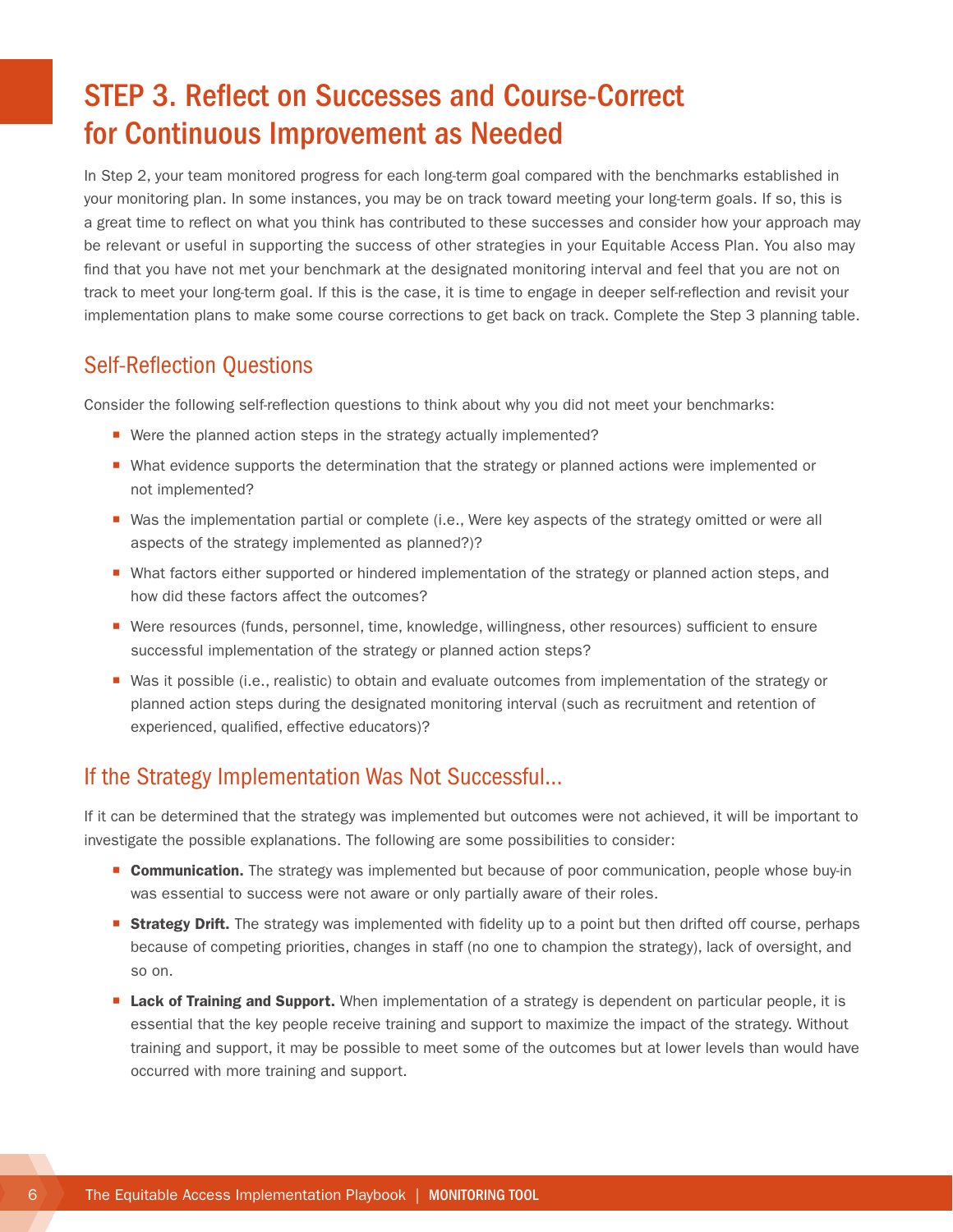- **Unintended Consequences.** When a state targets districts (or a district targets schools) for a particular strategy such as recruitment, it is possible that excellent educators may be attracted away from other districts (or schools) that did not previously have an equity gap. This may result in the shifting of equity gaps from one district (or school) to another rather than an overall narrowing of equity gaps. Thus, some outcomes may be achieved in some districts (or schools) at the expense of other districts (or schools).
- **Wrong Strategy.** A final possibility is that the strategy was not well suited to address the root causes behind the equity gaps. In many states, insufficient data were available on the root causes behind equity gaps or little research was available or consulted on the viability of strategies responding to those root causes. As a result, states relied exclusively on stakeholder input to inform the root causes and strategies. It is possible that the root causes or strategies suggested by stakeholders in fact were not the correct ones, and monitoring progress is the best way to begin the discussion about whether this was the case.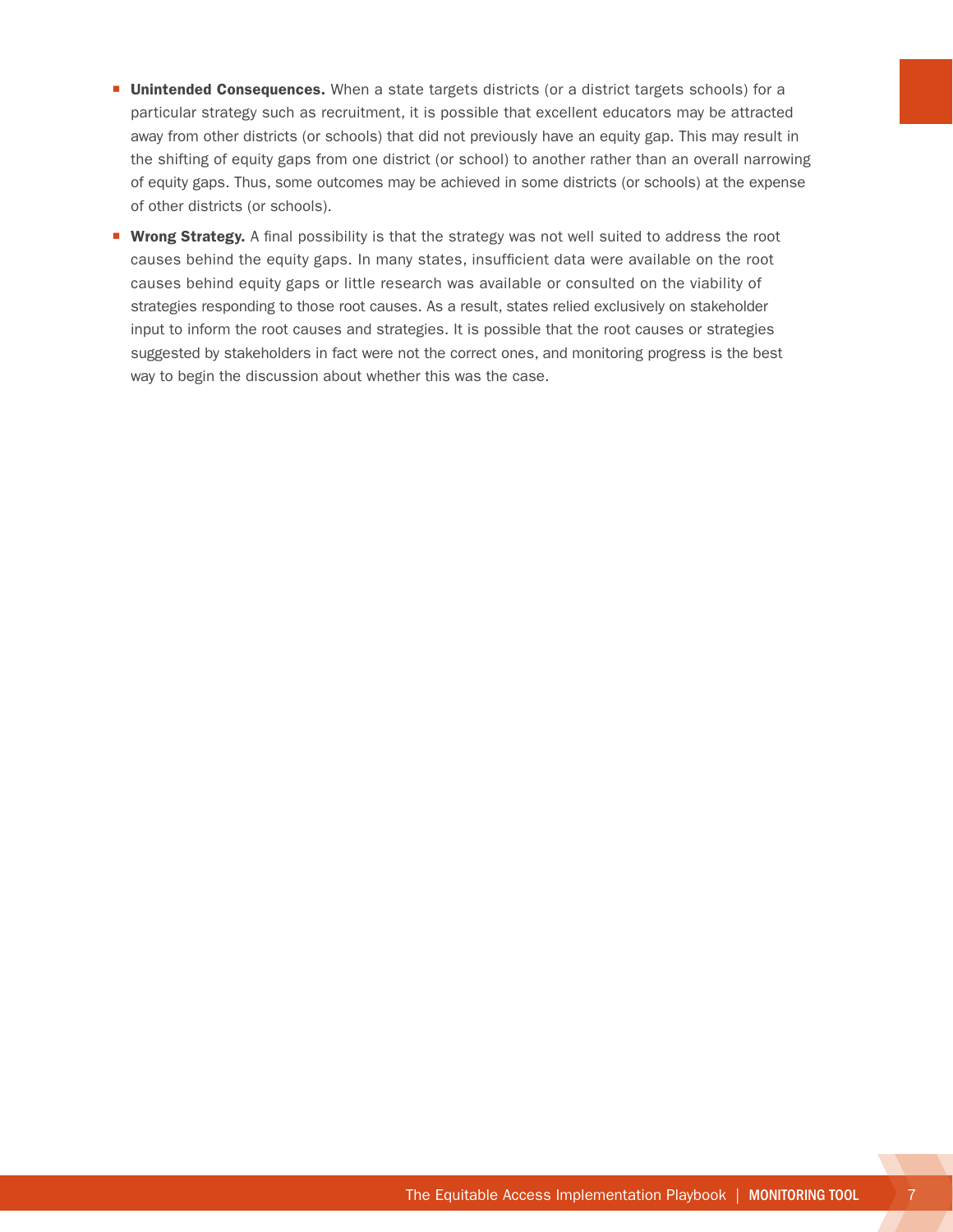#### STEP 3 Planning Table: Reflect on Successes and Course-Correct for Continuous Improvement as Needed

| <b>Strategy, Goal, and</b><br><b>Leading Indicator(s)</b><br>(From Waterfall Chart) | Name of Strategy                                                                                                             |  |
|-------------------------------------------------------------------------------------|------------------------------------------------------------------------------------------------------------------------------|--|
|                                                                                     | Long-Term Goal of Strategy                                                                                                   |  |
|                                                                                     | Leading Indicator(s)                                                                                                         |  |
| STEP 3.<br><b>Self-Correct and</b><br><b>Course-Correct</b><br>as Needed            | What went wrong? (Use the self-<br>reflection questions in this section<br>to guide your answer.)                            |  |
|                                                                                     | Revisit your possible course<br>corrections from your monitoring<br>plan (Step 1). Would they help get<br>you back on track? |  |
|                                                                                     | What will you do to course-<br>correct?                                                                                      |  |
|                                                                                     | Establish new benchmarks for<br>monitoring progress as needed.                                                               |  |
|                                                                                     | Three-month benchmark                                                                                                        |  |
|                                                                                     | Six-month benchmark                                                                                                          |  |
|                                                                                     | One-year benchmark                                                                                                           |  |
|                                                                                     | Two-year benchmark                                                                                                           |  |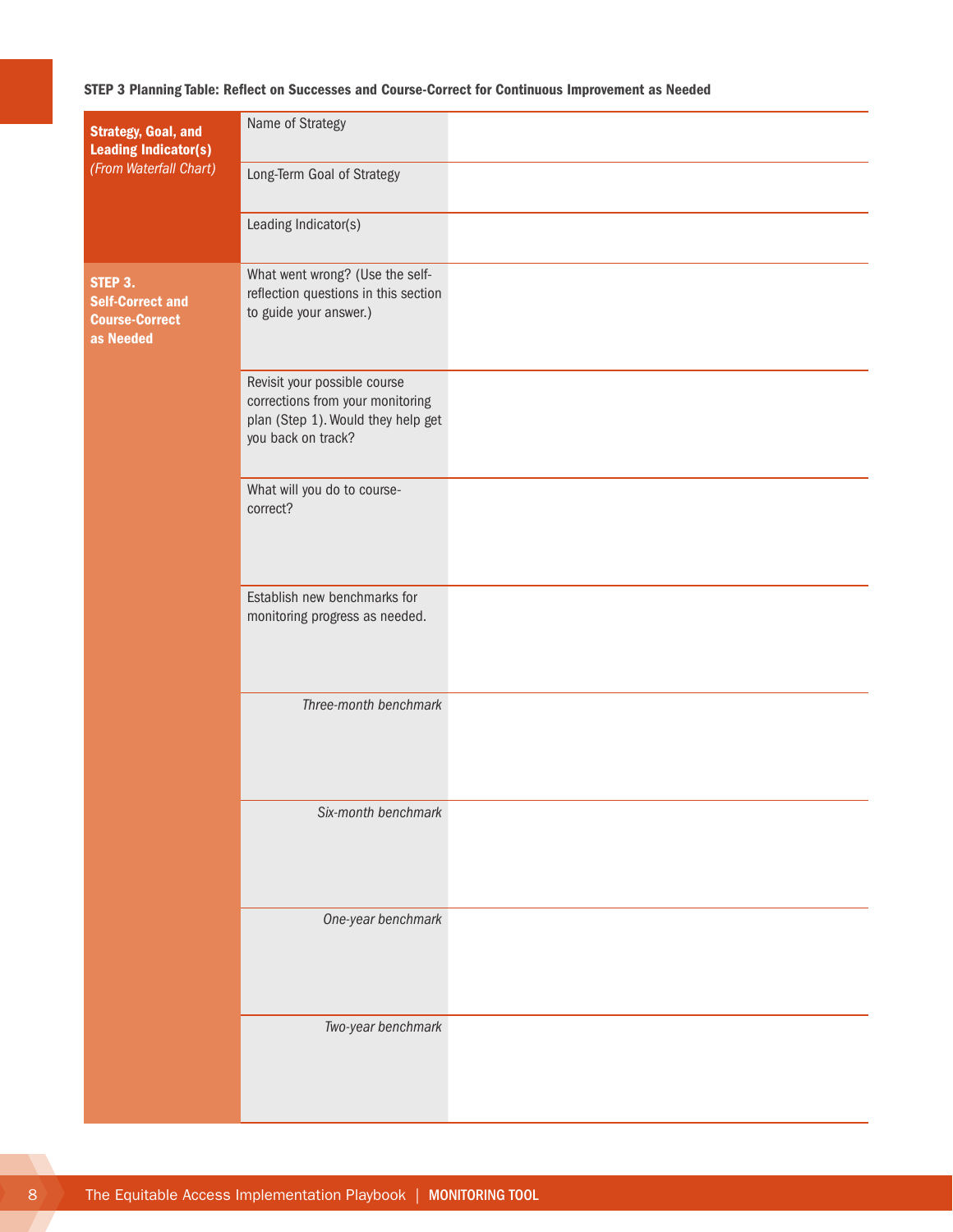# <span id="page-12-0"></span>Appendix A. Complete Progress Monitoring Planning Table, STEPS 1–3

| <b>Strategy, Goal, and</b><br><b>Leading Indicator(s)</b><br>(From Waterfall Chart) | Name of Strategy                                                                                                                           |  |
|-------------------------------------------------------------------------------------|--------------------------------------------------------------------------------------------------------------------------------------------|--|
|                                                                                     | Long-Term Goal of Strategy                                                                                                                 |  |
|                                                                                     | Leading Indicator(s)                                                                                                                       |  |
| STEP 1.<br><b>Establish a</b><br><b>Monitoring Plan</b>                             | How often will our team monitor<br>progress toward each leading<br>indicator?                                                              |  |
|                                                                                     | What evidence will we collect of<br>our progress toward each leading<br>indicator?                                                         |  |
|                                                                                     | How will we know we are on track<br>toward meeting our long-term<br>goal?                                                                  |  |
|                                                                                     | What are our interim<br>benchmarks? (Adjust time<br>intervals as needed to match<br>your monitoring intervals.)                            |  |
|                                                                                     | Three-month benchmark                                                                                                                      |  |
|                                                                                     | Six-month benchmark                                                                                                                        |  |
|                                                                                     | One-year benchmark                                                                                                                         |  |
|                                                                                     | Two-year benchmark                                                                                                                         |  |
|                                                                                     | What might we do to course-<br>correct if we are not on track<br>to meet our long-term goal<br>according to the benchmarks<br>established? |  |
|                                                                                     | Who will be responsible for<br>monitoring progress for this<br>indicator?                                                                  |  |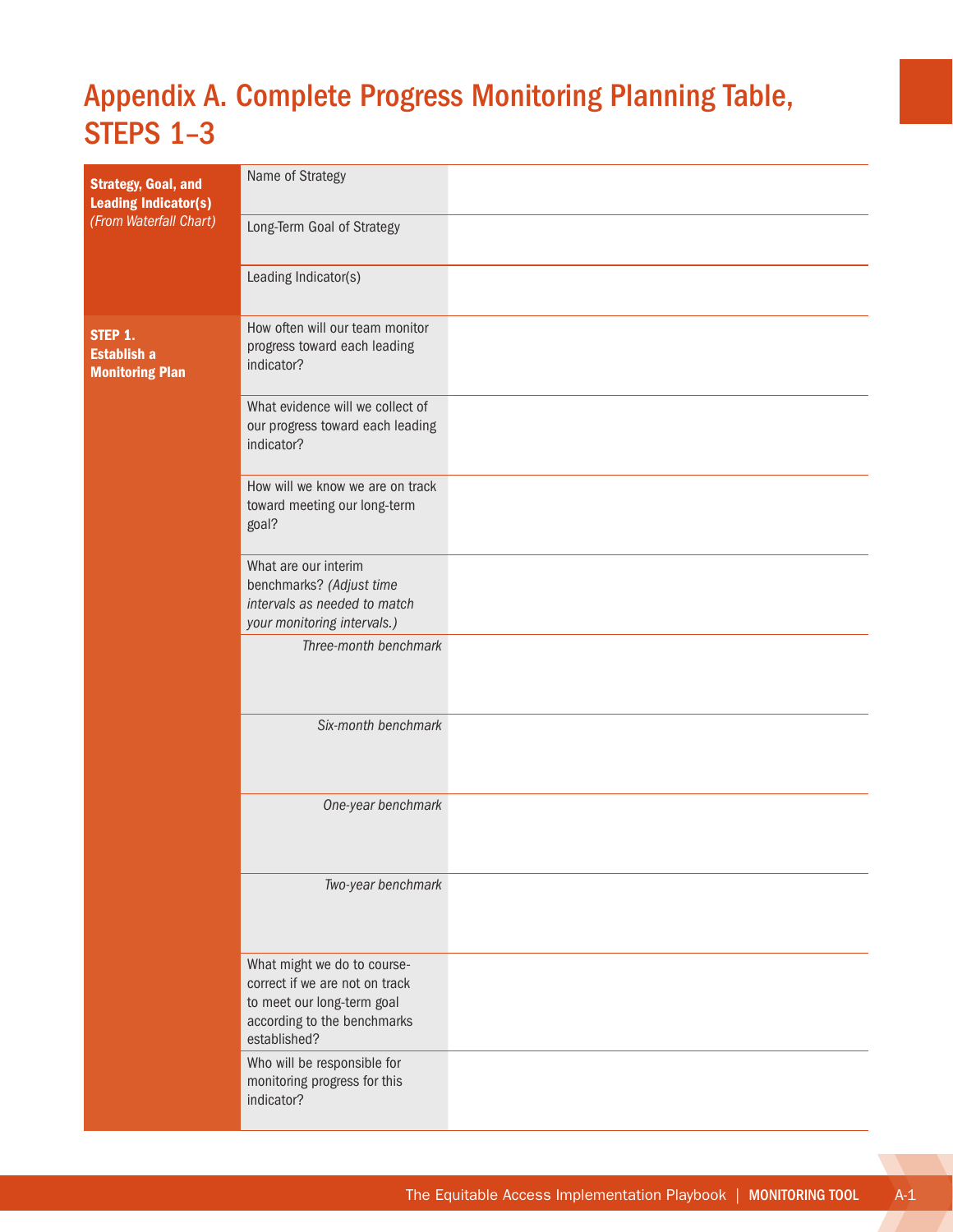| STEP 2.<br><b>Monitor Progress</b><br>and Identify Evidence | What is the monitoring interval<br>(e.g., three months, six months)?                                                        |  |
|-------------------------------------------------------------|-----------------------------------------------------------------------------------------------------------------------------|--|
|                                                             | Did your team do what was<br>planned in your strategy?                                                                      |  |
|                                                             | How do you know? (i.e., What is<br>the evidence-meeting agendas,<br>data collection, other artifacts<br>or evidence?)?      |  |
|                                                             | How much progress have you<br>made toward your goal?                                                                        |  |
|                                                             | Do you need to make any<br>adjustments at this time? (Indicate<br>YES or NO. If NO, planning will take<br>place in Step 3.) |  |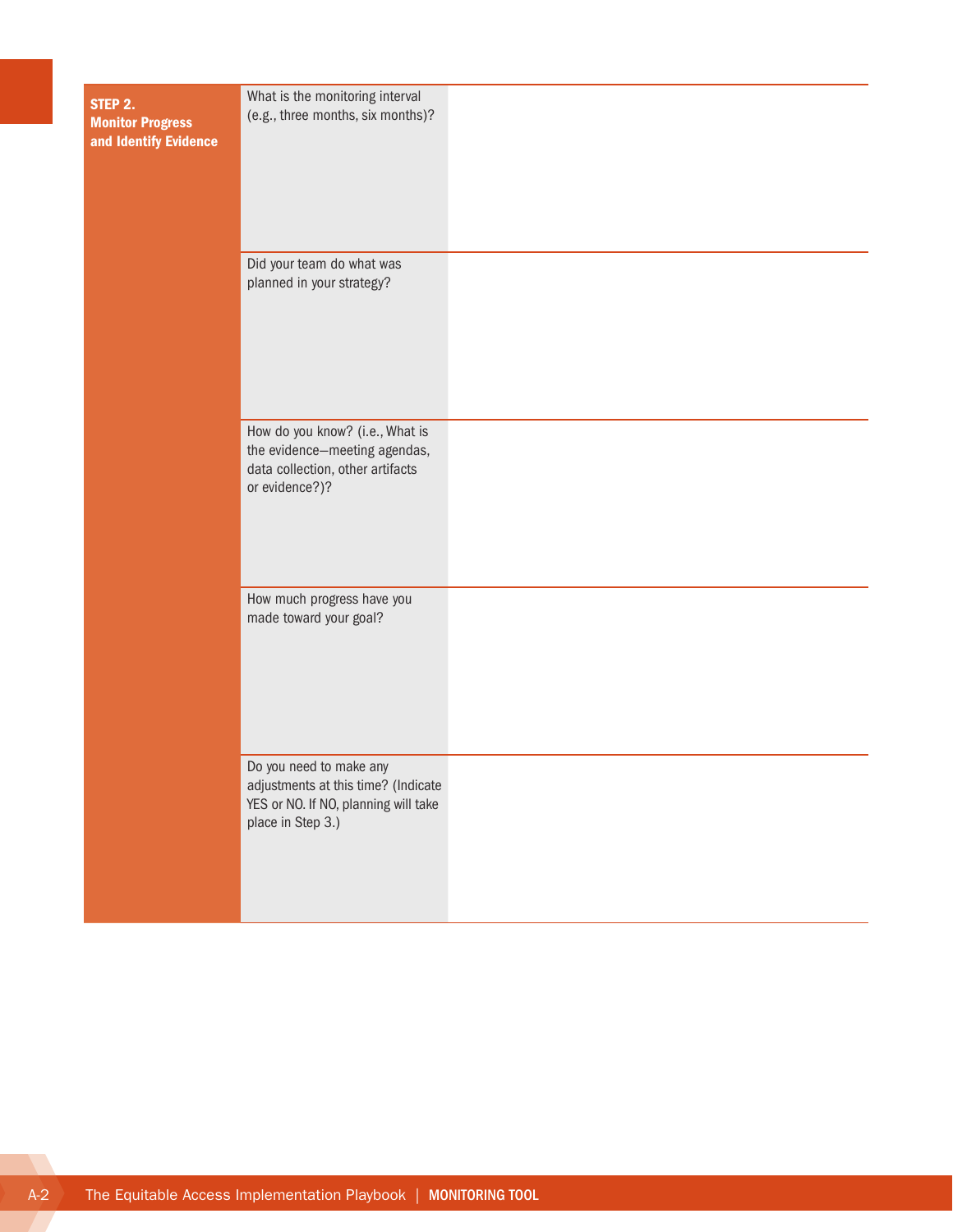| STEP 3.<br><b>Self-Correct and</b><br><b>Course-Correct</b><br>as Needed | What went wrong? (Use the self-<br>reflection questions in this section<br>to guide your answer.)                            |  |
|--------------------------------------------------------------------------|------------------------------------------------------------------------------------------------------------------------------|--|
|                                                                          | Revisit your possible course<br>corrections from your monitoring<br>plan (Step 1). Would they help<br>get you back on track? |  |
|                                                                          | What will you do to course-<br>correct?                                                                                      |  |
|                                                                          | Establish new benchmarks for<br>monitoring progress as needed.                                                               |  |
|                                                                          | Three-month benchmark                                                                                                        |  |
|                                                                          | Six-month benchmark                                                                                                          |  |
|                                                                          | One-year benchmark                                                                                                           |  |
|                                                                          | Two-year benchmark                                                                                                           |  |

**Card**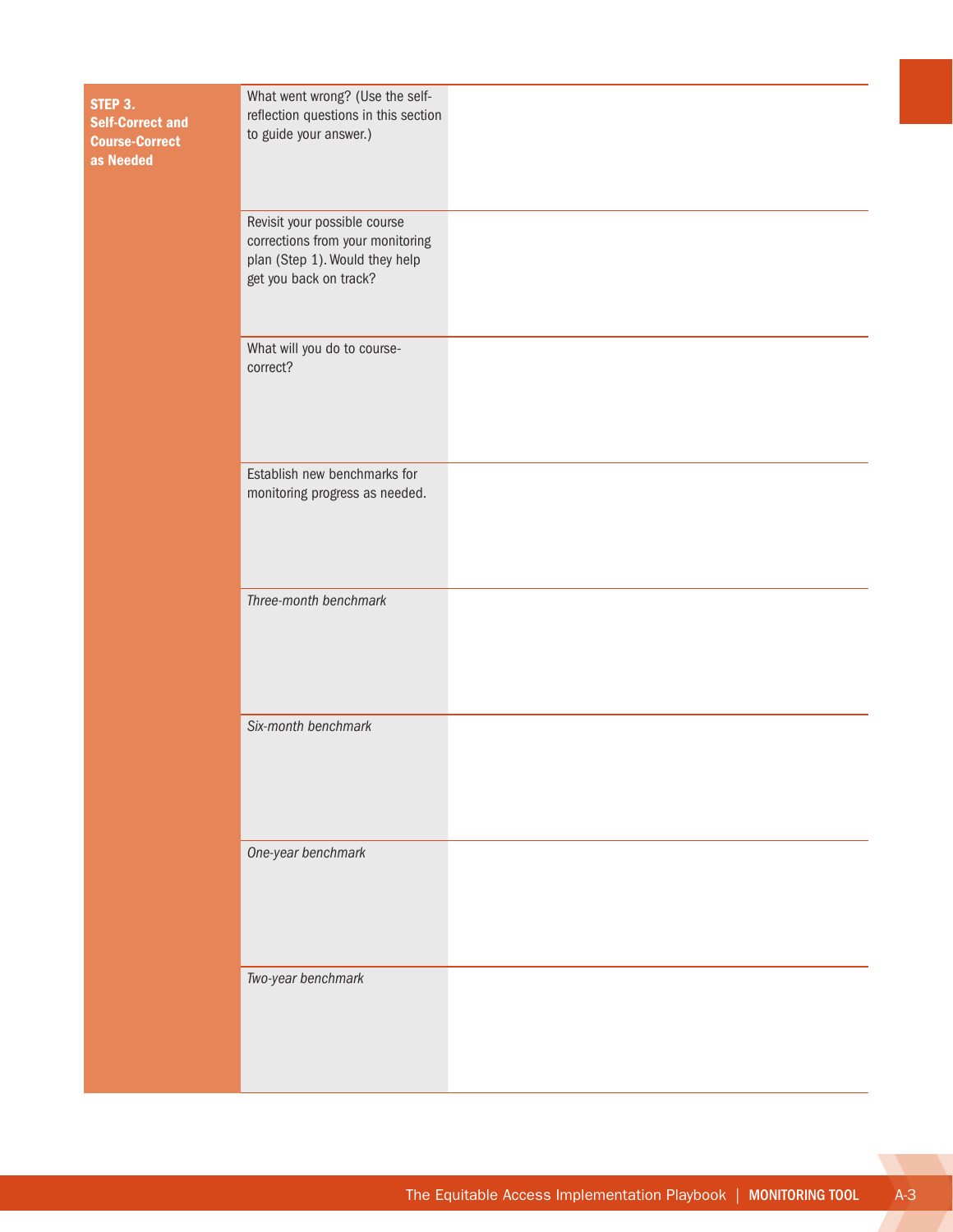### <span id="page-15-0"></span>Appendix B. Resources

- Denzin, N. K., & Lincoln, Y. S. (Eds.). (2005). *The SAGE handbook of qualitative research* (3rd ed.). Thousand Oaks, CA: SAGE.
- Joint Committee on Standards for Educational Evaluation. (1994). *The program evaluation standards: How to assess evaluations of educational programs* (2nd ed.). Thousand Oaks, CA: SAGE.
- Levin, H. M., & McEwan, P. J. (2001). *Cost-effectiveness analysis: Methods and applications* (2nd ed.). Thousand Oaks, CA: SAGE.
- Miles, M. B., & Huberman, A. M. (1994). *Qualitative data analysis: An expanded sourcebook* (2nd ed.). Thousand Oaks, CA: SAGE.
- U.S. Department of Education. (2015). *State plans to ensure equitable access to excellent educators: Frequently asked questions.* Washington, DC: Author. Retrieved from [http://www2.ed.gov/programs/titleiparta/equitable/](http://www2.ed.gov/programs/titleiparta/equitable/eafaq2015.pdf) [eafaq2015.pdf](http://www2.ed.gov/programs/titleiparta/equitable/eafaq2015.pdf)